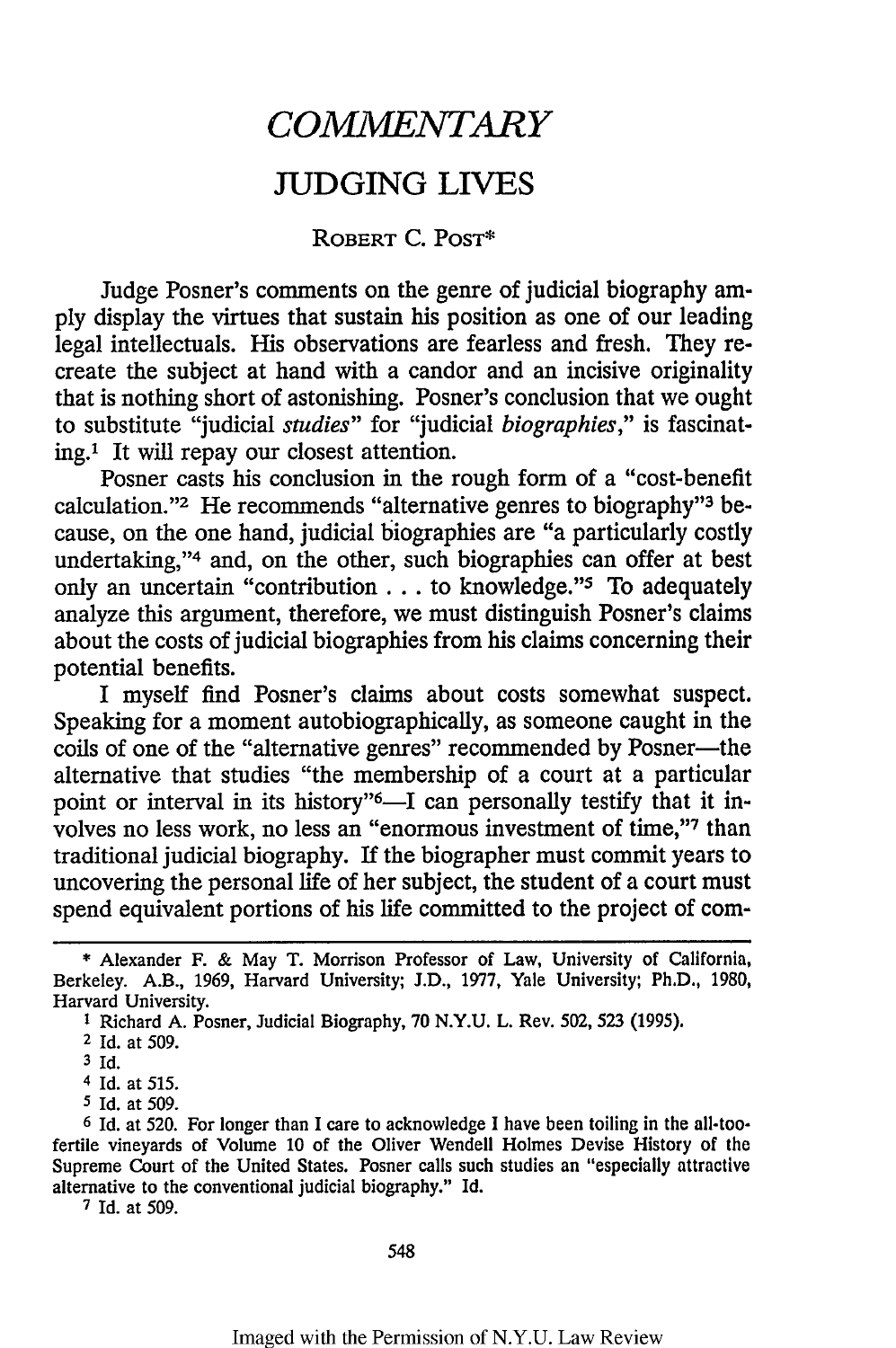prehending the social, economic, legal, and intellectual implications of innumerable judicial decisions. In fact I do not know of any reason a priori to believe that historical or empirical accounts of judicial work will be less costly than judicial biography.

Thus the plausibility of Posner's cost/benefit analysis must rest on its "benefits" side, on the notion that the high costs of judicial biography are wasted on "an epistemologically problematic endeavor" with little likelihood of a successful payoff.8 With his typical clarity, Posner offers us multiple yardsticks by which to measure the success of serious academic biographies. One such criterion of assessment applies to what he calls "scientific biographies," which attempt to answer "specific questions, often of a causal nature: Why did  $\overline{X}$  do  $\overline{Y}$ , or where did  $\overline{X}$  get the idea for  $Y \dots$ ?" A second applies to what Posner calls "essentialist biographies," which attempt to reveal the "essential self" of a biographical subject.'<sup>0</sup>

Posner argues that both essentialist and scientific biographies make truth claims that cannot be proven true or false.<sup>11</sup> Because the whole notion of an "'essential self' is a fiction," $12$  Posner repudiates essentialist biographies as having "the embarrassing property of making truth claims that cannot be verified."<sup>13</sup> Scientific biographies are subject to the same indictment of "unverifiability": "It is a general problem with attributions of causality to historical events, and biography is in one sense a branch of history."14

I find myself unpersuaded by these arguments about the epistemologically problematic nature of biography. Verifiability is an appropriate test of truth for only certain kinds of propositions; namely, those that seek to predict and control the natural world.15 Sometimes we do in fact seek to understand human beings as natural facts; much medical knowledge is of this kind, because it attempts technically to understand and control human bodies. But such knowledge necessarily objectifies persons. For that reason it is highly unusual in the human sciences, and particularly in biography, to view human beings in this way. That is why Posner's effort to read biographies as about specifically causal claims sounds peculiar and inaccurate.

14 Id.

**<sup>15</sup>**See Jtlrgen Habermas, Knowledge and Human Interests 113-39 (Jeremy **J.** Shapiro trans., 1971).

**<sup>8</sup>**Id. at 508.

**<sup>9</sup>** Id. at 503.

**<sup>10</sup>**Id. (emphasis omitted).

**<sup>11</sup>**Id. at 505-06.

<sup>12</sup> Id. at 505.

**<sup>13</sup>**Id. at 506.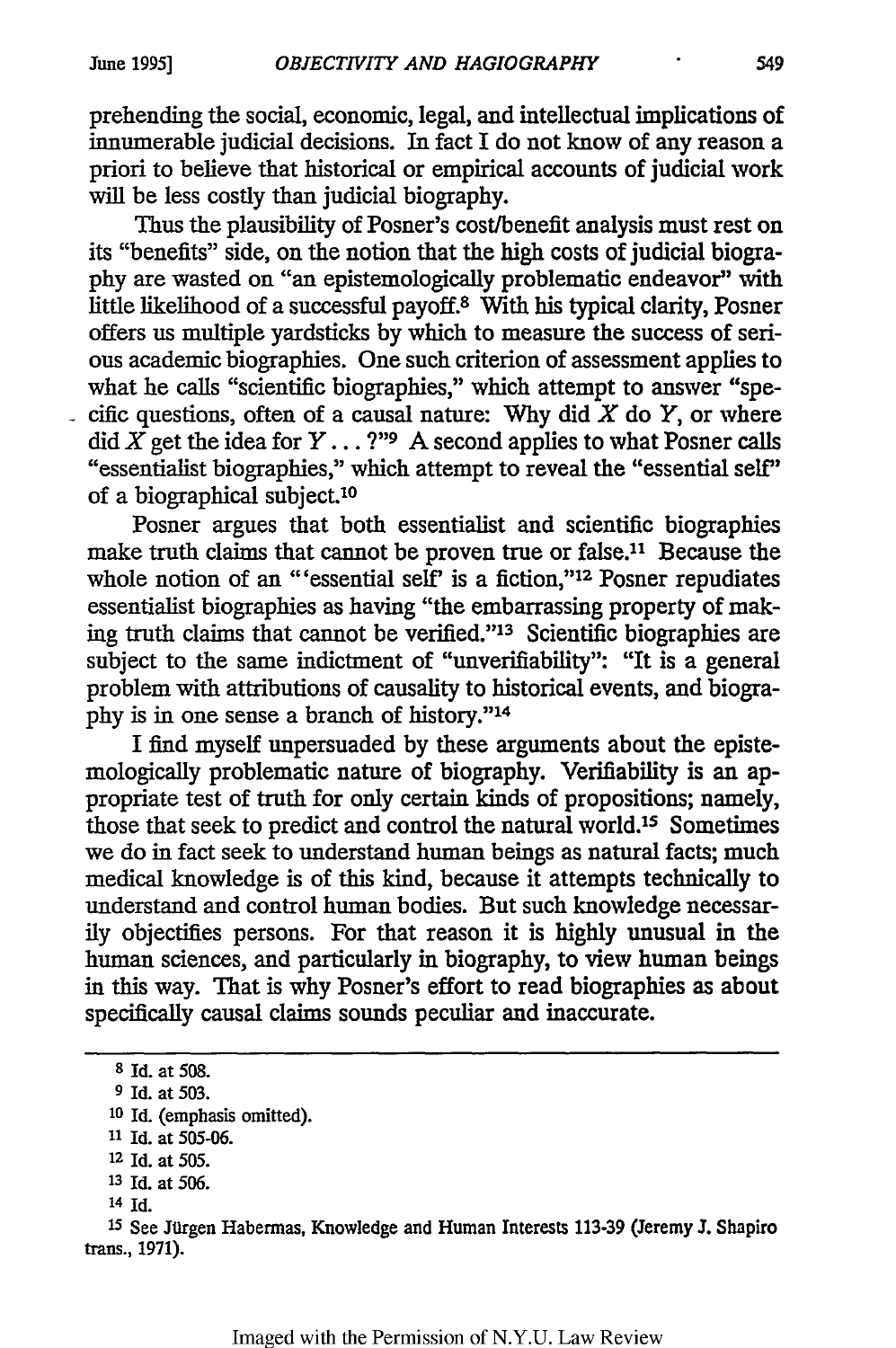Most biographers examine human lives not to predict and control them, but to understand or appreciate their meaning or value or significance.16 Biographies therefore do not portray persons as natural objects, but as moral beings. Biographies sometimes do assert causal propositions, but they do so primarily in order to ground interpretative claims about the meaning of human life. It is a categorical mistake to attempt to test the truth of such claims by the logic of verifiability, at least in the sense propounded by Posner.

The truth of claims of interpretation generally involves the application of intersubjective norms, norms that are both independent of particular speakers and yet responsive to the perspectives of the class of competent speakers.<sup>17</sup> Like the grammar or semantics of a language, such norms are both contestable and constitutive. Most writing within the human sciences is about the meaning and application of such norms, because these norms are the ground of cultural significance.

Posner seems implicitly to recognize this when he recommends, as a useful alternative to judicial biography, studies of judicial work. Posner particularly recommends as a model "the insightful essays on Holmes's jurisprudence by Thomas Grey."<sup>18</sup> Yet Grey's work is plainly one of interpretation;<sup>19</sup> Grey does not make claims to which the logic of verifiability could plausibly apply. Indeed very little writing within the human sciences would survive Posner's reliance upon verifiability as a test for truth. An appeal to this test, therefore, cannot justify a very strong argument for a turn to "judicial *studies* that will employ a range of legal, humanistic, and social-scientific techniques."20

Posner concedes that the most common form of judicial biography is what he calls "ideological," which attempts directly to establish moral meaning by critique or edification.2' Posner dismisses this effort to set forth "some ideal with which to compare and by which to measure the individual who is [the] subject" of the biography, because he deems it afflicted with "profound epistemological problems."22

**<sup>16</sup>**See generally id. at 161-86 (discussing logic of hermeneutic truth).

**<sup>17</sup>**See Robert C. Post, Reconceptualizing Vagueness: Legal Rules and Social Orders, 82 Cal. L. Rev. 491, 494-95 (1994).

**<sup>18</sup>**Posner, supra note 1, at 520.

**<sup>19</sup>**See, e.g., Thomas C. Grey, Holmes and Legal Pragmatism, 41 Stan. L. Rev. 787, 812- 13 (1989) (noting Holmes's conservativism as both skeptical and romantic; stating "Holmes's love of the old and alluring logical pleasure of continuity led him repeatedly astray").

 $20$  Posner, supra note 1, at 523.

<sup>21</sup>Id. at 503.

**<sup>22</sup>**Id. at 504.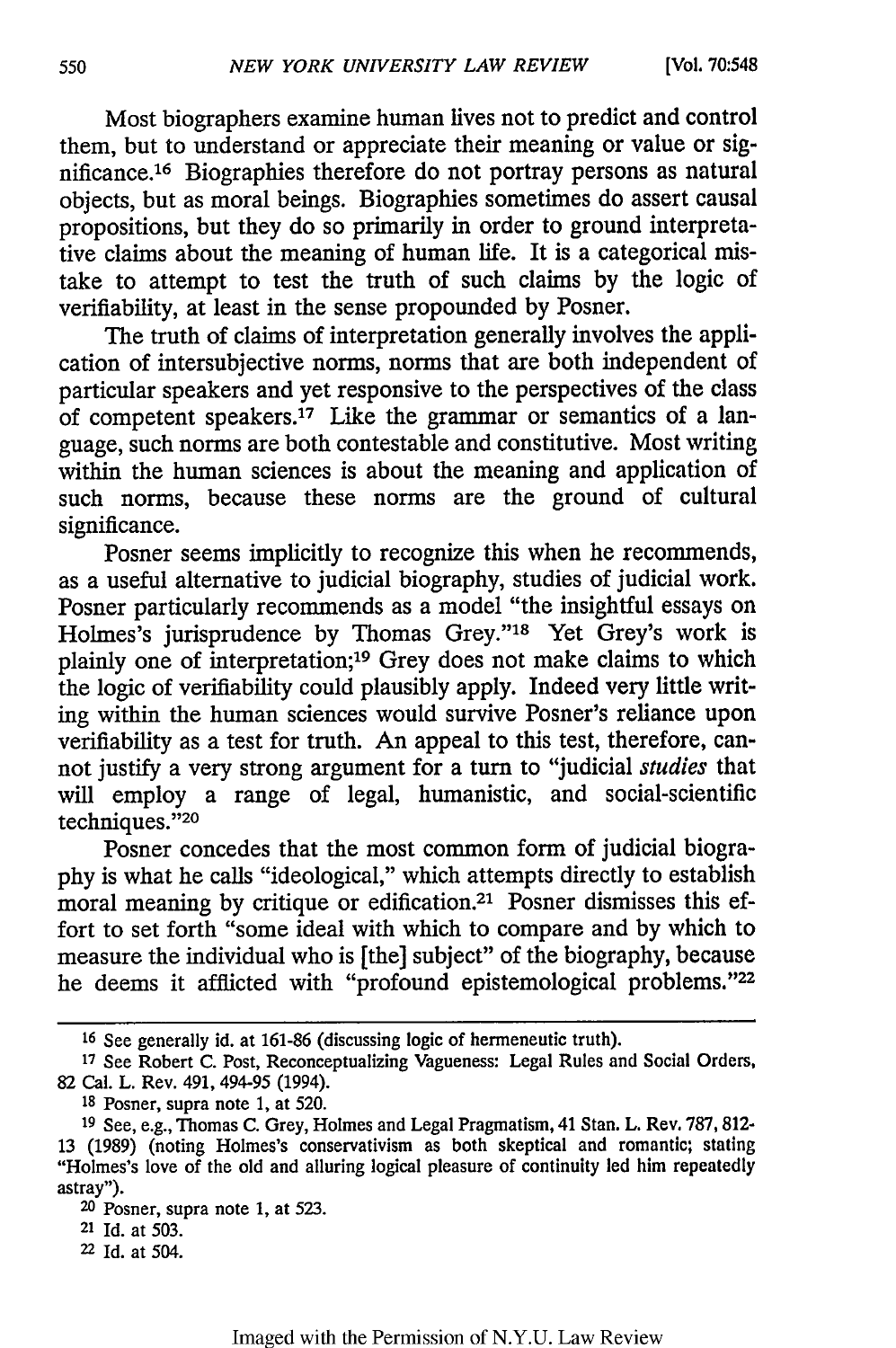But if I am correct that almost all humanistic scholarship is ultimately about this effort to establish human meaning and value, $2<sup>3</sup>$  then judicial biography stands in no worse position with respect to these profound "problems" than any likely alternative genre.

I do not mean to be too categorical about the distinction between interpretative claims and the logic of verifiability, because the plausibility of interpretative claims about the subjects of judicial biographies will often depend upon subsidiary assertions about the nature of the world. These assertions will contain both factual and causal propositions, and these propositions will appropriately be subject to the logic of verifiability. In this sense the logic of verifiability is relevant to judicial biography, as it is relevant to history.

My point, however, is that judicial biography is not *about* factual and causal propositions, as Posner seems to imply. Judicial biography depends upon factual and causal propositions in order to develop a convincing account of the meaning of a human life.24 And in this dependence judicial biography stands no differently than any of the human sciences, which also typically presuppose accounts of the nature of the world. Once again, judicial biography is neither more nor less vulnerable than any plausible "alternative" that could be recommended.

Quite apart from the issue of verifiability, Posner argues that the benefits of judicial biography are uncertain because of what he calls the "problem of inconsequence."25 Posner notes that the very reason that we are interested in a judge's life is because of her work, and yet there is a profound "disconnection of achievement from self," so that an explication of the life rarely seems to capture "[t]he spark of genius" that attracts us to the work.26 If we attempt judicial biography to explain judicial work, and if that work seems always to elude accountings founded in judicial lives, then perhaps Posner is correct that we would indeed be better served by trying other genres, most particularly studies of judicial "work" itself.<sup>27</sup>

Posner's observations about inconsequence seem to me accurate and useful. They raise fascinating implications about the relationship between biography and legal work. We might perhaps begin to tease out these implications by considering Posner's astute suggestion that

**<sup>23</sup>**For a profound argument to this effect, see Friedrich Nietzsche, The Use and Abuse of History 12-17 (Adrian Collins trans., 2d ed. 1986).

<sup>24</sup>To appropriate Alasdair Maclntyre's phrase, a biography must offer a "narrative concept of selfhood" that is convincing. Alasdair MacIntyre, After Virtue 202 (1981).

**<sup>25</sup>**Posner, supra note 1, at 506.

**<sup>26</sup>**Id. at **507-08.**

**<sup>27</sup>**See id. at 522.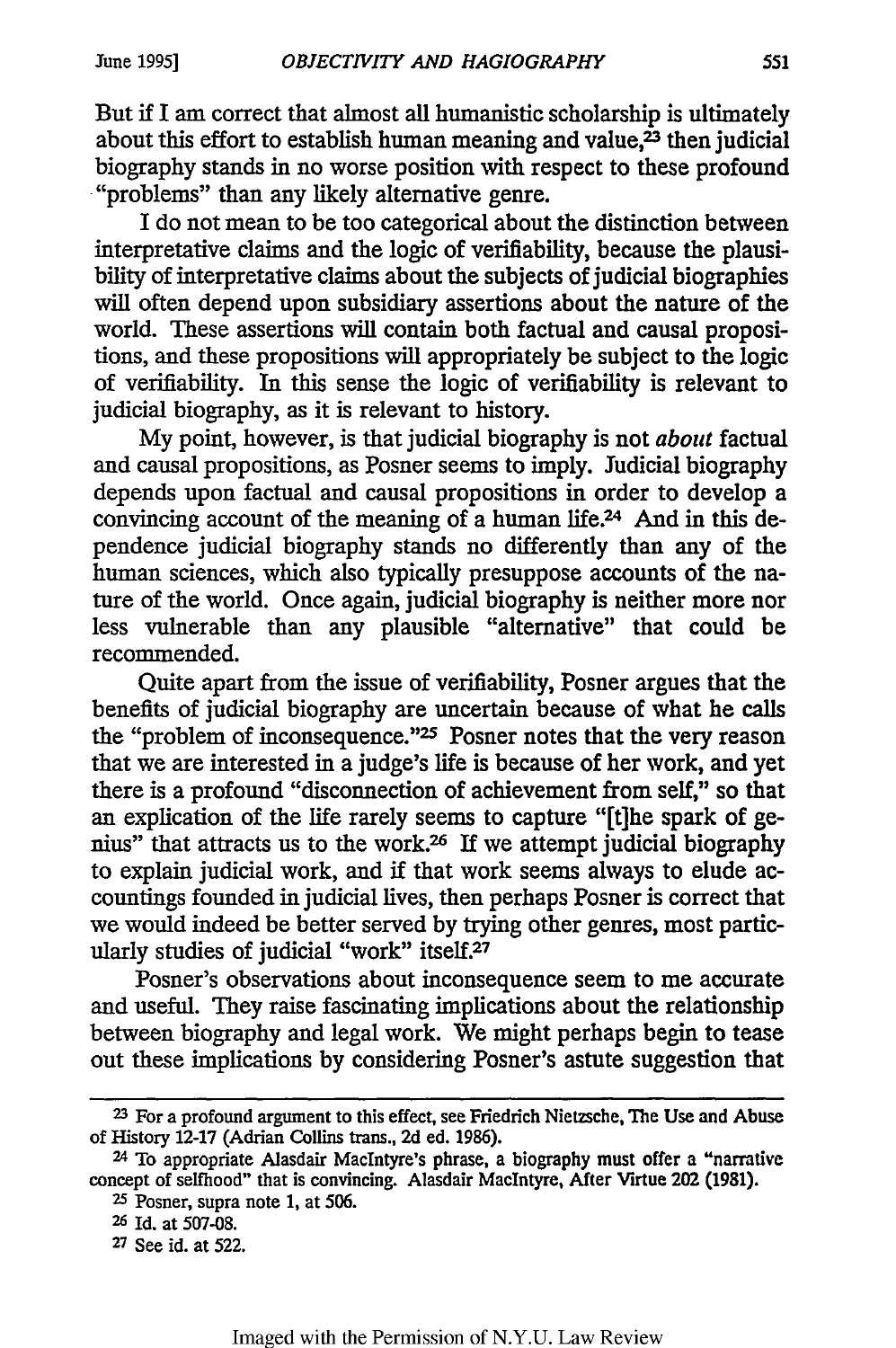the problem of inconsequence "is obscured in the case of biographies of men of action," whereas it "is conspicuous in the case of literary biographies."<sup>28</sup> Why might this be so?

The inquiry requires us to think somewhat more precisely about the purpose of writing biographies. Plutarch, who of course wrote primarily about men of action, stated that he spent his "time and pains in writing of the lives of famous persons" because "virtue, by the bare statement of its actions, can so affect men's minds as to create at once both admiration of the things done and desire to imitate the doers of them. '29 To state the matter somewhat abstractly, we could say that Plutarch did not write biography in order to demonstrate the truth of causal propositions, but instead to acknowledge and perpetuate the significance of human life, which he understood to subsist in virtues displayed in action.

Hannah Arendt offers a theoretical account of why virtue might be thus disclosed in action. Arendt insists on the "revelatory character of action, '30 because in action (and speech) "men show who they are, reveal actively their unique personal identities and thus make their appearance in the human world."<sup>31</sup> Arendt argues that action and speech-for Arendt the two are indissolubly connected-"are the modes in which human beings appear to each other, not indeed as physical objects, but qua men."32 Politics consists of the interplay of the appearances created by speech and action. Thus the meaning of the human world, certainly to the extent that that world is politically constituted, resides in the revelations of action and speech. We apprehend this human meaning by telling the stories of these revelations in the form of history and biography.<sup>33</sup>

Arendt's perspective is helpful in explaining why the problem of inconsequence does not seem to arise in the case of biographies of men of action. The significance of action lies precisely in its appearance. If the purpose of biography is to assess the meaning of a human

**<sup>28</sup>**Id. at **507.**

**<sup>29</sup>**Plutarch, The Lives of the Noble Grecians and Romans 122 (John Dryden trans., Arthur H. Clough ed., 1952). Plutarch stated: "Moral good is a practical stimulus; it is no sooner seen, than it inspires an impulse to practice, and influences the mind and character not by a mere imitation which we look at, but by the statement of the fact creates a moral purpose which we form." Id.

**<sup>30</sup>**Hannah Arendt, The Human Condition 192 (1959).

**<sup>31</sup>**Id. at 179.

**<sup>32</sup>**Id. at 176.

**<sup>33</sup>**Id. at 166.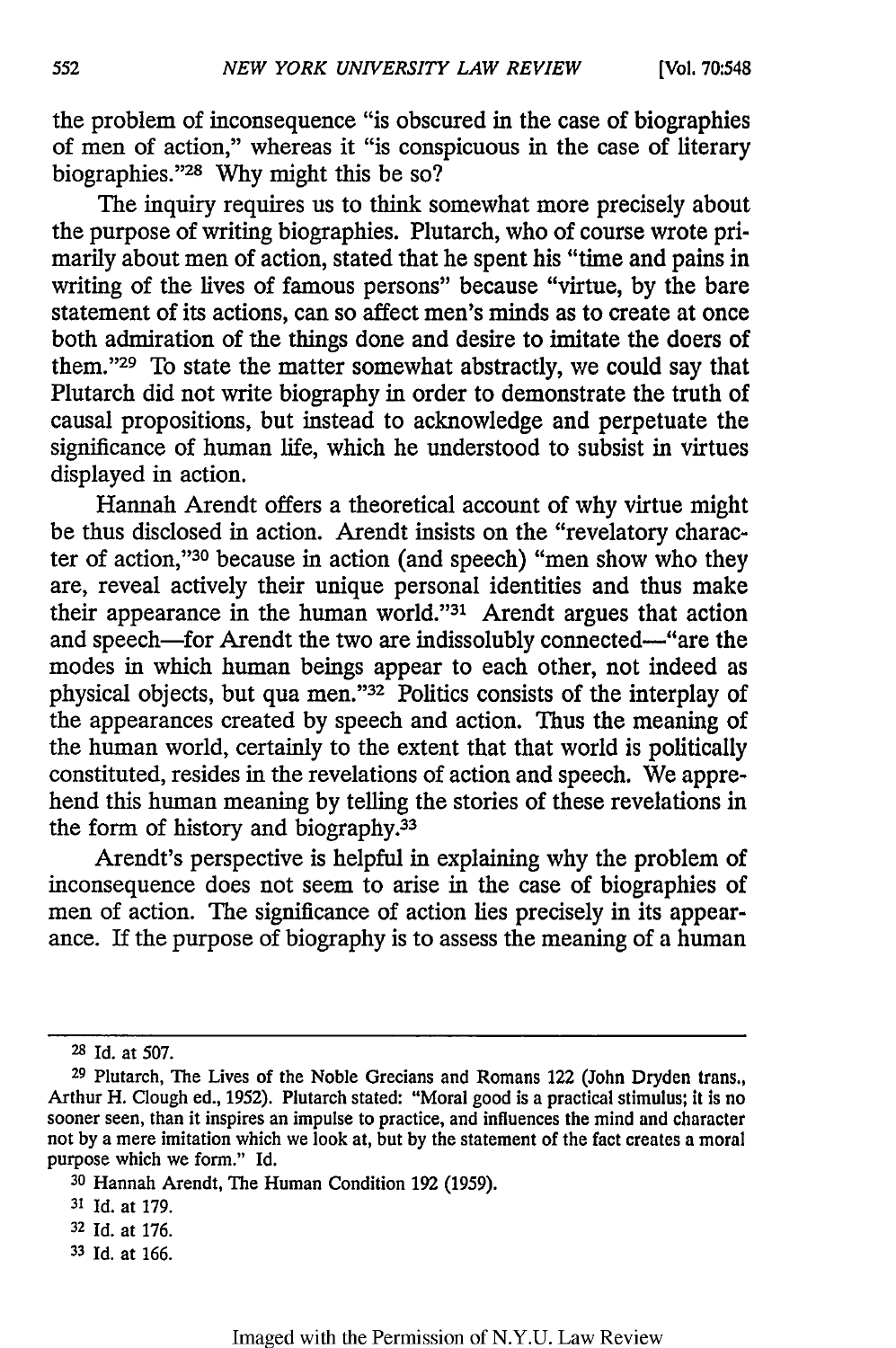life engaged in political action, this purpose is exhausted in telling the story of the speech and actions that comprise the life.<sup>34</sup>

The situation is far otherwise, however, with respect to the biography of, to use Posner's example, a literary author. The authorship of a literary work is not an action (praxis), but, according to Arendt, a "fabrication" (poiesis).<sup>35</sup> To fabricate is to reify, to transform something into a thing. The essence of art is the transfiguration of life into a thing. Arendt argues that in modem times we have tended to value the thing produced more than the life of the fabricator, establishing thereby an "inverted order between man and his product."36 The upshot is that literary biographies tend to have exactly the purpose described by Posner, which is to explain the creation of the literary work.37 That work, however, is fated to be always both more and less than the life that produced it, so literary biographies do suffer from the problem of inconsequence.

The issue of inconsequence thus forces us to ask how we conceive the nature of judicial work. Are judicial decisions a form of action, a kind of political engagement, or are they instead a form of fabrication, a making of a thing, which is the law? In his biography of Solon, Plutarch takes something like the first view of lawmaking; he writes of Solon's lawgiving as one political action in a life of political action.<sup>38</sup> Arendt, on the other hand, writes that for the Greeks

the laws, like the wall around the city, were not the results of action but the products of making. Before men began to act, a definite space had to be secured and a structure built where all subsequent actions could take place, the space being the public realm of the *polls* and its structure the law; legislator and architect belonged to the same category.<sup>39</sup>

Arendt herself seems to reject this view as based upon the "delusion that we can 'make' something in the realm of human affairs--'make' institutions or laws, for instance, as we make tables and chairs."40

<sup>34</sup> Telling a story, of course, is not a simple concept; it requires establishing what MacIntyre would call a "narrative" frame. See MacIntyre, supra note 24, at 190-209 (discussing giving meaning to actions through imposition of context). That frame will no doubt encompass such important and subsidiary questions as those of motivation and responsibility. With respect to the latter, see, e.g., Meir Dan-Cohen, Responsibility at the Boundaries of the Self, 105 Harv. L. Rev. 959, 962-65 (1992) (defining responsibility and discussing its genesis and its normative and deviant forms).

**<sup>35</sup>**See Arendt, supra note **30,** at 167-74, 187, 195, 207-10.

**<sup>36</sup>**Id. at 211.

**<sup>37</sup>**See Posner, supra note 1, at 506-08.

**<sup>38</sup>**See Plutarch, supra note 29, at 64-77.

**<sup>39</sup>**Arendt, supra note **30,** at 194-95.

<sup>40</sup> Id. at 188.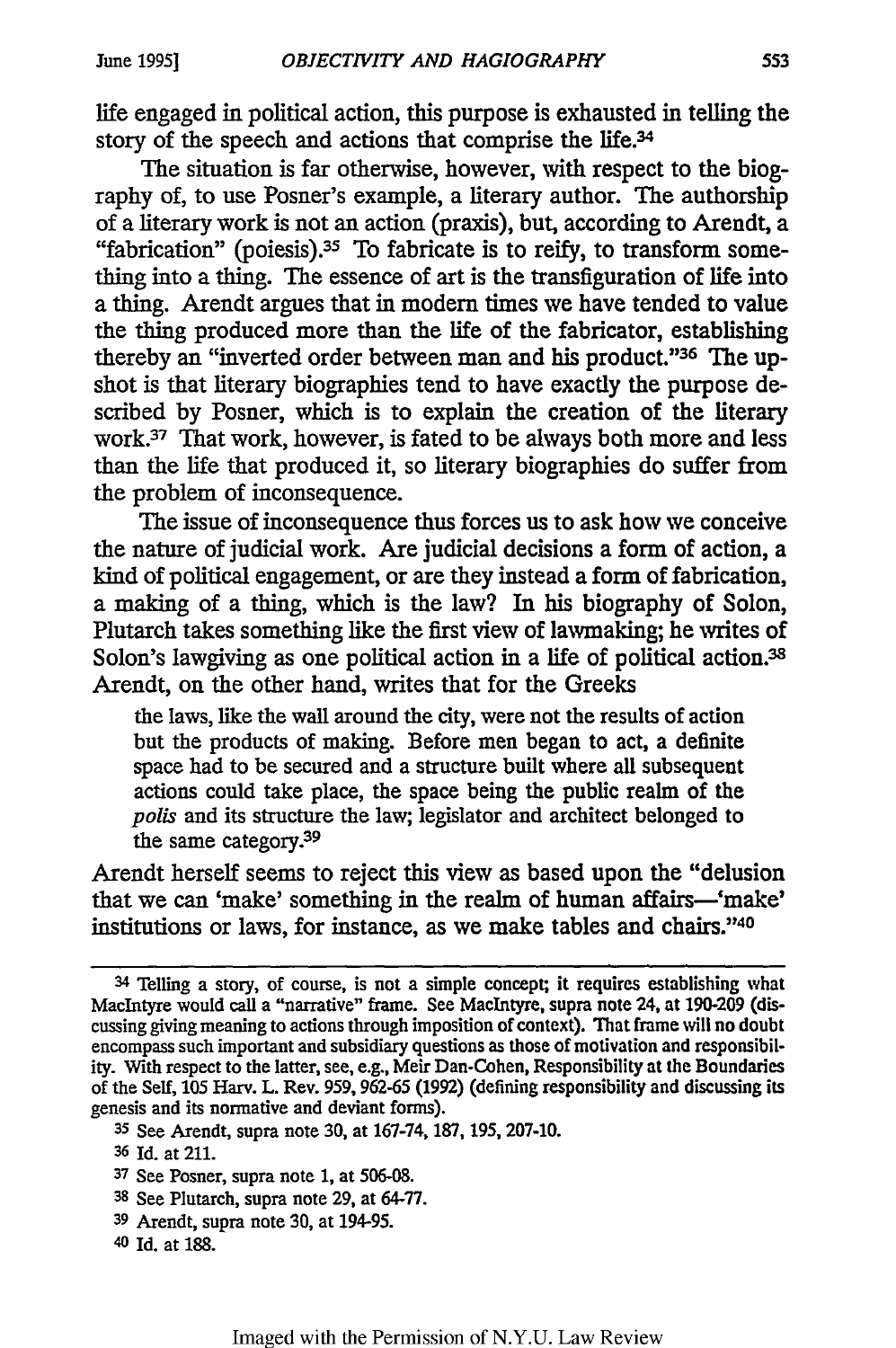The underlying question is profound and by no means resolvable in the brief compass of this Commentary.41 But I would note that Posner himself seems to conceive judges chiefly as fabricators of opinions, so that it is "the judge's work" that should be the primary object of study, "rather than his life."<sup>42</sup> This conception need not rest on a naive perception of the judge as "an oracle or a computing machine" transparently transmitting the law.43 But it must presume that the essence of judging is the making of judicial opinions or legal rules, rather than the performing of acts of political engagement.

It may be that we cannot choose definitively between these two characterizations of judging. Even Posner seems slightly ambivalent; he astutely notes the "curious property of judicial biography that the more political the judge, the more illuminating the biography is likely to be."44 Thus Posner finds Roger Newman's biography of Hugo Black edifying precisely because Black was *"au fond...* a politician in robes."45 But Posner also believes that "Newman's approach would not get far with a Holmes, a Hand, or a Cardozo" because for these judges "we are interested in much more than their votes on particular cases."'46 We are interested, that is, in their craft, in their opinions, in the law they made.

To the extent that we are interested in the fabrication of opinions, the problem of inconsequence will rise to the fore, and judicial biography will be subject to the difficulty that Posner elucidates. The point to be emphasized, however, is that this conception of judging is not innocent, because it presupposes a certain image of law as reified, and therefore of the judge as a maker of things. There is no doubt that this image corresponds to our profound sense of the law as (hopefully) structurally solid and enduring.<sup>47</sup>

- 45 Id.
- <sup>46</sup>Id.

554

<sup>&</sup>lt;sup>41</sup> I note that Rousseau seems to have conceived those who establish law as fabricators, writing that the law which they create bears the mark "of that great and powerful genius which lies behind all lasting things." Jean-Jacques Rousseau, The Social Contract 88 (Maurice Cranston trans., 1968).

<sup>42</sup>Posner, supra note 1, at 522; see id. at 512-13:

Because the principal output of judges, especially appellate judges (and biographies of trial judges are rare), consists of judicial opinions, judicial biography is a cousin of literary biography. The relation is particularly close for those who believe, as do I, that literary distinction is a central element in the reputation of the great judges, such as Holmes, Cardozo, and Hand.

<sup>43</sup> Id. at **515.**

<sup>44</sup> Id. at **519.**

<sup>47</sup>Conceiving the law as fabricated does not imply that the law must be unchanging. Even if each opinion constructed by a judge is conceived as a brick cemented into the wall of stare decisis, the wall can still change direction or even turn a corner. The point, how-